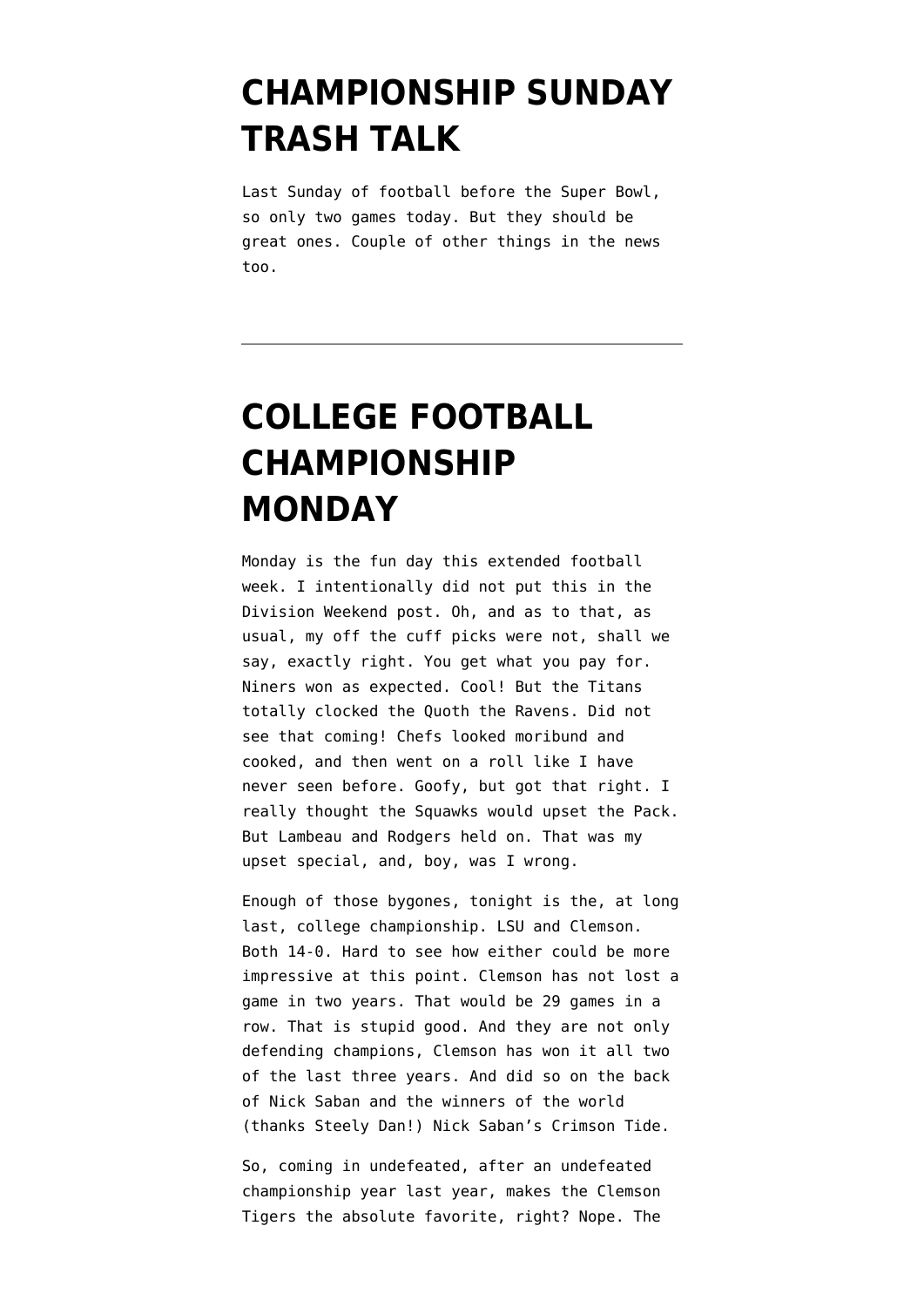"other" Tigers, the ones from LSU are unquestionably the favorite. LSU's QB, Joe Burrow, won the Heisman Trophy. And he deserved it and by the biggest margin in history, which he got. If both came out for this spring's draft, who goes first? A year ago it would have been unconscionable to say anybody but Clemson's Trevor Lawrence. Not now, the Bengals will be taking Joe Burrow at number one.

So, what's up tonight? Yeah, I dunno. Some of the newer people here seem to be slow learning that my picks are nominally common sense and mostly follow standard logic and odds. And that I rarely gamble with my own money. I still have a house, because I have never bet it.

Sooooo…….Tonight! The Tim McGraw song ESPN opened their coverage with was pretty damn good. As a red blooded gut, nowhere near his wife, [Faith Hill's, SNF opener.](https://www.youtube.com/watch?v=49iYJr4q6vk) Sorry folks, that one from nearly ten years ago seriously rocked.

As to the game. The right two teams are clearly playing. LSU seems, qualitatively, the much better team. But how Ohio State ever got seeded ahead of undefeated defending champs Clemson is seriously insane. To the point of being a joke. People like to make fun of the diminished relevance of the PAC-12, but the Big-10 has been overrated bullshit since I was a kid and any random 7-3 PAC champion regularly kicked Bo and Woody's ass in the Rose Bowl. But, wait, I digress….

Tonight LSU is favored, and they should be. Joe Burrow is the real deal. Trevor Lawrence is too, but, wow, Burrow has been insanely good. Both can throw. Both can run too. Both defenses are really good. Dabo Swinney has the hardware. But how can you not simply lover the Ragin Cajun Ed Oregon?

I have no prediction, just hope for a game that can live up to the moment as potentially one of the best ever.

It all rolls in Nola, and let there be good times rolling. So, some gumbo music from an old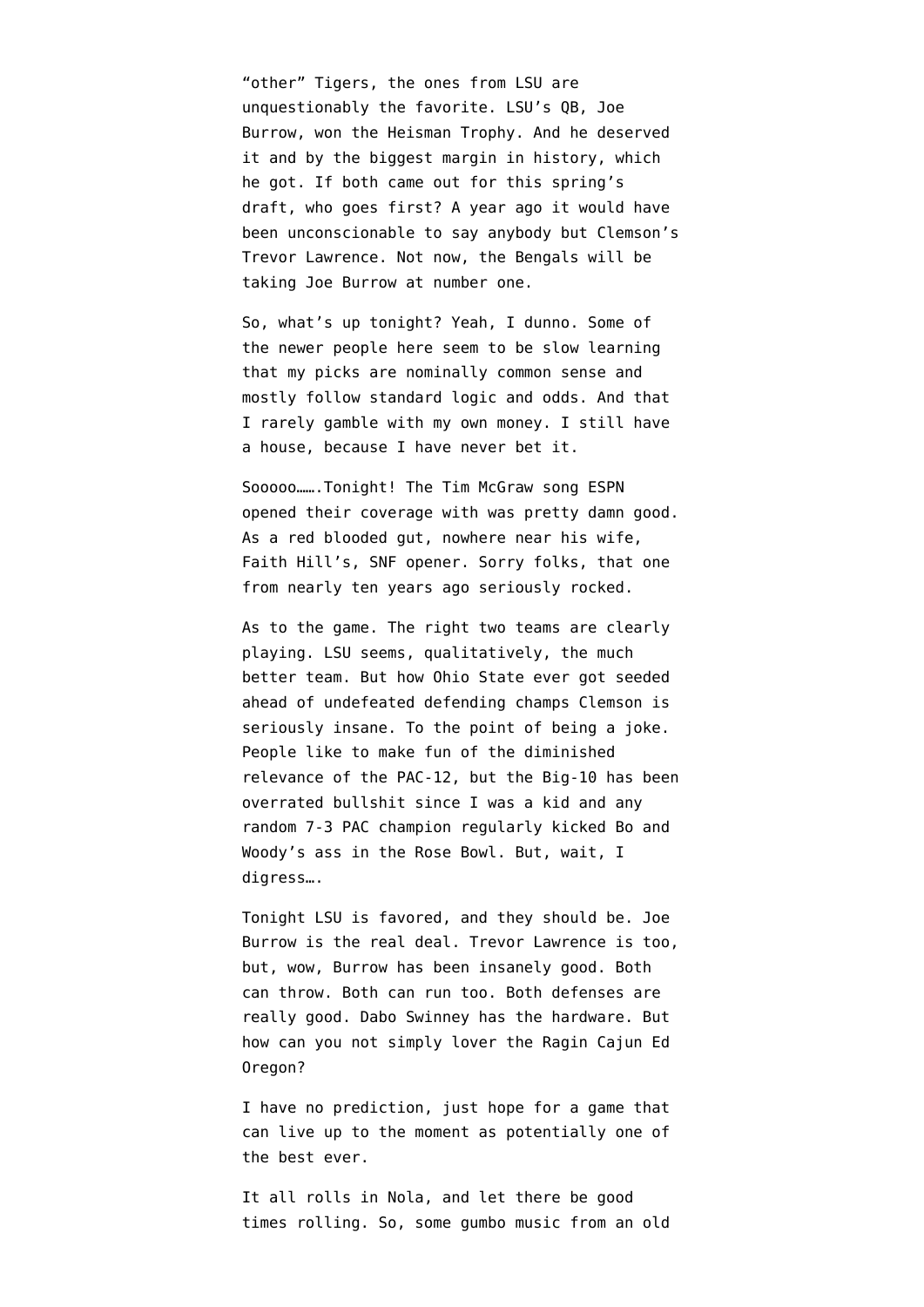friend Janiva Magness (one of the finest blues singers you have never heard of) playing zydeco with her Louisiana pal Tab Benoit (who is fucking great by the way).

### **[NFL DIVISIONAL](https://www.emptywheel.net/2020/01/11/nfl-divisional-playoff-weekend/) [PLAYOFF WEEKEND](https://www.emptywheel.net/2020/01/11/nfl-divisional-playoff-weekend/)**

The wildcards have been played, and resulted in a couple of surprises. The Vikes took out the heavily favored Saints in Nawlins, and the Titans took out the Pats in Foxborough. The latter less shocking given how well the Titans played closing out the regular season and how poorly the Pats did.

But now we head into the Divisional rounds. I found [this from PFT](https://profootballtalk.nbcsports.com/2020/01/10/divisional-round-road-teams-have-a-punchers-chance-to-win/) kind of interesting:

> In 1990, the NFL expanded the playoff field from 10 to 12 teams, resulting in four (not two) teams earning a bye. More often than not, the home team that has had a week off wins. But the road teams still have a chance to get lucky.

For the 29 postseasons since the change was made, the home teams have swept the divisional round eight times. That's 27.5 percent of the years utilizing the 12-team format. So in 72.5 percent of the years since the current formula was adopted, at least one road team has won in the divisional round.

Specifically, 13 times the home teams have gone 3-1 in the divisional round. Seven times, there has been a split. Once, in 2008, the visiting teams won three of the four games.

In the 10 seasons from 2005 through 2014, the road teams had a remarkably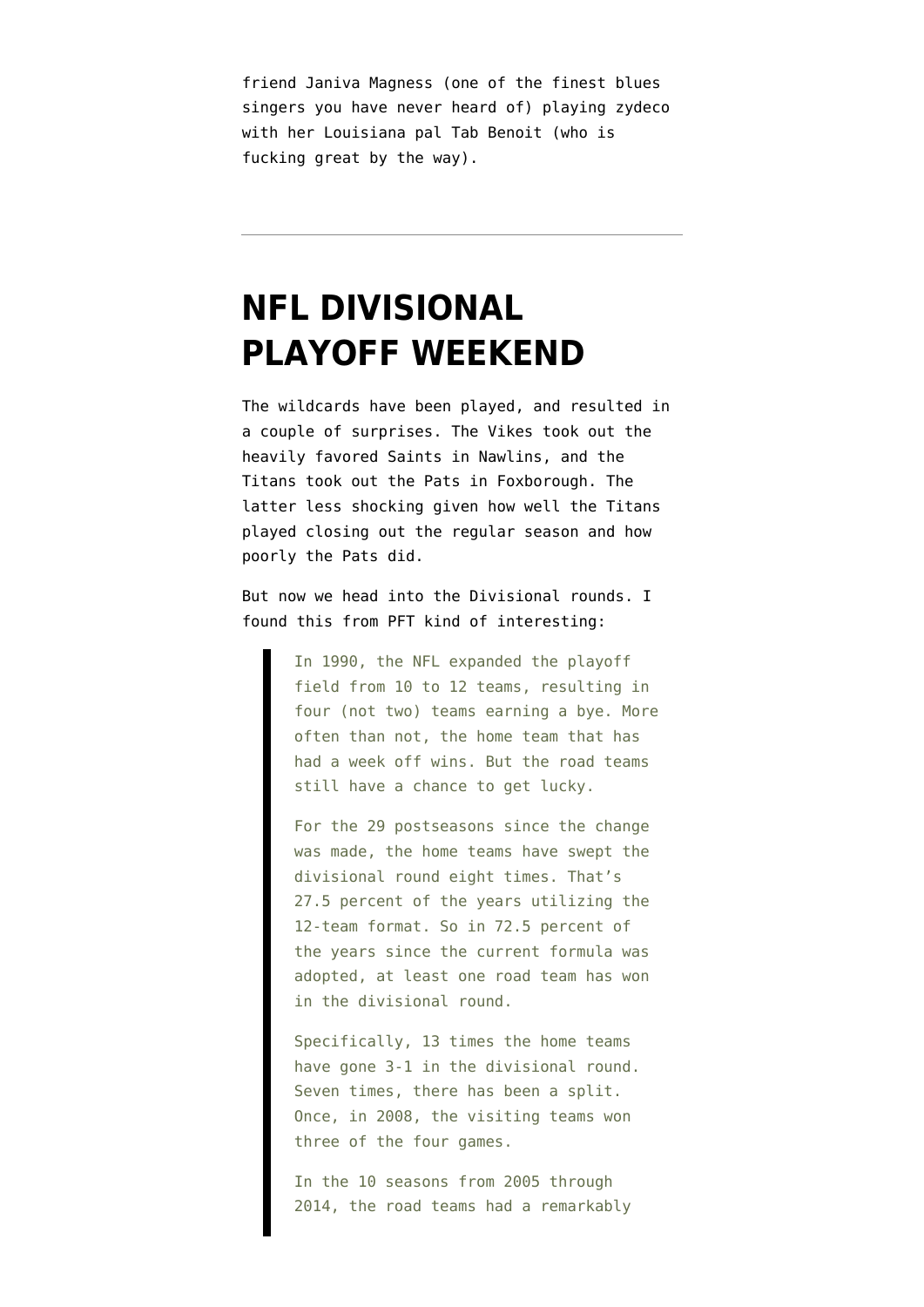good stretch, winning 16 of 40 games (40 percent). Over the past four postseasons, however, the home teams have gone 13-3 collectively.

All four home teams are favored to win this weekend, as they usually are. In the 30th year of the current format, chances are at least one will lose. One of these years, all four will.

Regardless, the home teams are more likely to feel the pressure. Some could be feeling a little rusty. And one lucky punch early in the contest could turn a potential blowout into a close game, and if the game stays close into the fourth quarter, anything can happen.

If there is an upset of a home team, which game or games will it be in?

The first game up today is Minnesota at San Francisco. Obviously the Niners have the top seed in addition to home field today. The Vikes looked extremely good against the Saints. Their defense is really solid, and Kirk Cousins playing very well. Dalvin Cook gives them a well balanced offense, and SF is likely to focus on Cookand make Cousins try to beat them. Can they do that? It may be easier said than done given that Minnesota's O-Line is good. There is certainly upset potential here, and there is history from the 1988 game where the Vikings bounced the heavily favored 13-3 Niners in SF in the Divisional round. It could happen again, but not betting on it.

The second Saturday game is Tennessee at Baltimore. The Titans are on a pretty solid roll ever since they switched from Mariotta to Ryan Tannehill at QB. They are a good team, especially when Derrick Henry gets untracked. But not predicting an upset of the Ravens today.

First up Sunday is Houston at the KC Chefs. Up to six inches of snow is expected in KC today, although should be well over by tomorrow's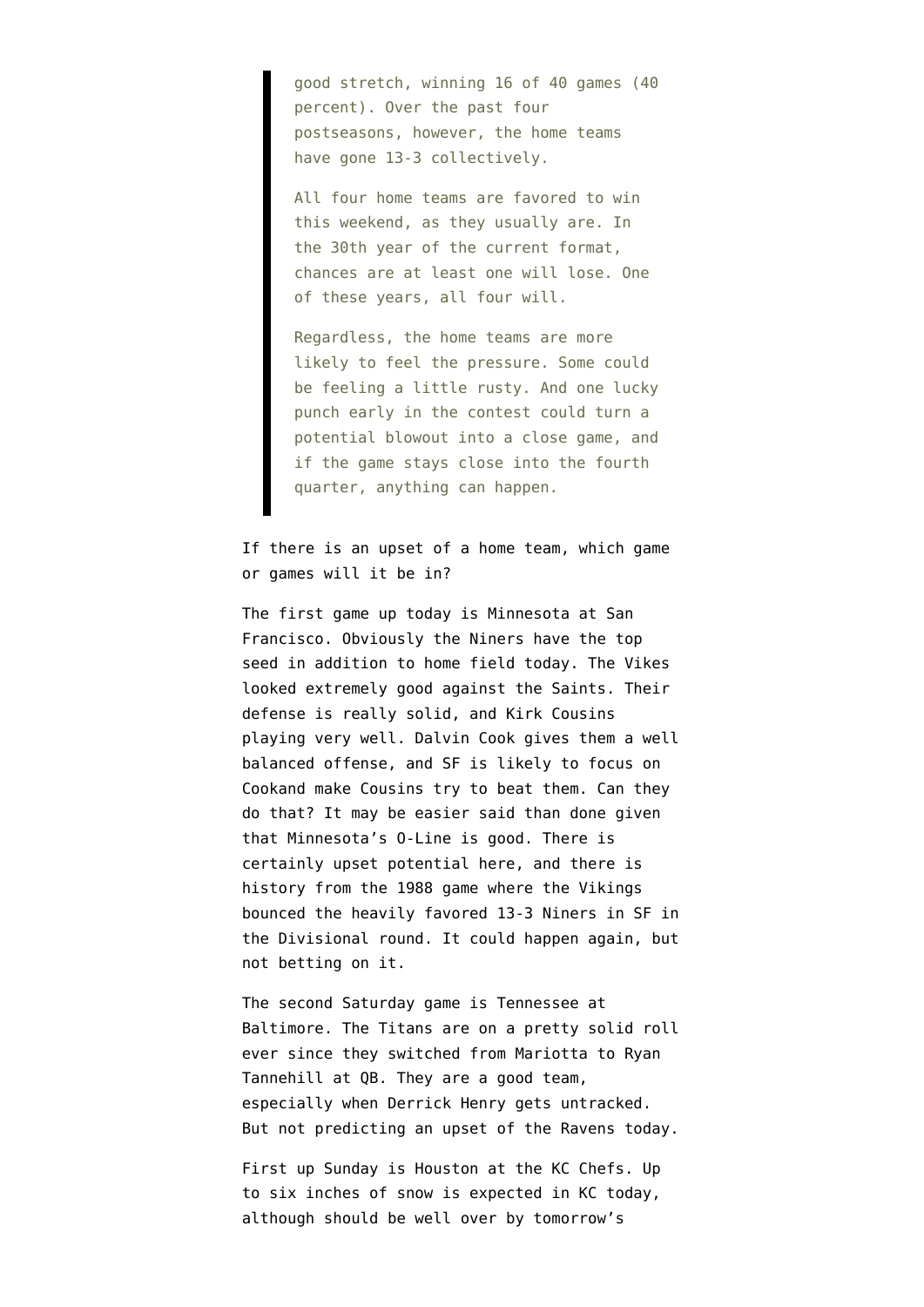kickoff. Ground crew gonna be busy, and there are heating coils under the field, so they should be good to go. Frankly, I have a hard time seeing the Houston offense keep up with Pat Mahomes and the Chefs. And with Honey Badger Mathieu now on the Chiefs instead of the Texans, decent bet he has given some advice to KC as to how to defend Deshaun Watson.

The final game of the weekend is the Squawks at the Cheeser's. The Pack is my favorite team going back to childhood, and my trusty cheesehead that Phred gave me is out and ready to roll. The Packers' defense is sneaky good, with free agent pickups Preston Smith and Za'Darius Smith really anchoring the D-Line, with the always good secondary still there. Seattle is no longer really the Legion of Boom it once was, but they are still very solid. So the outcome probably turns on who has the better offense, and who plays better, Russell Wilson or Aaron Rodgers. The Frozen Tundra is going to be cold as ice, and the Packers have already put out a call for people to show up at 6 am Sunday to help shoveling out the stadium. This is the kind of game Beast Mode is made for, and Russ Wilson too. As much as I hate to say it, I fear this is the real upset special of the weekend, and I think the Squawks likely do just that.

Okay, rock and roll, and have a great weekend full of great football. Speaking of rock and roll, this weekend's music is a fantastic little piece, Slippin and Sliding, by John Lennon. People forget how good Lennon really was at rockers. Give it a listen, and crank it up.

### **[THE JOKER IS WILDCARD](https://www.emptywheel.net/2020/01/04/the-joker-is-wildcard-weekend/) [WEEKEND](https://www.emptywheel.net/2020/01/04/the-joker-is-wildcard-weekend/)**

The college season is down to one game, not to be played for another week. Wildcard weekend it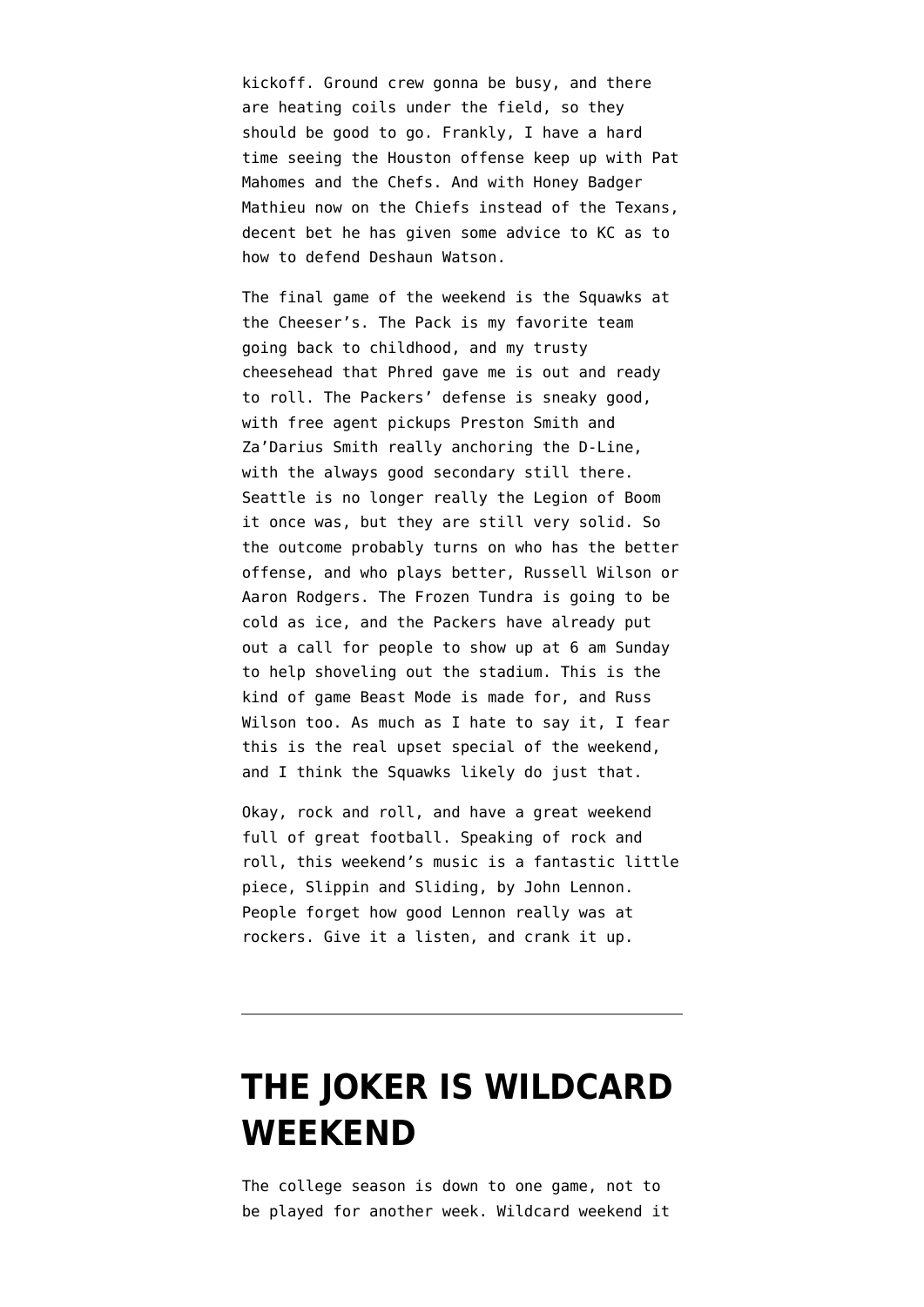# **[ELI IS LEAVING, AND](https://www.emptywheel.net/2019/12/28/eli-is-leaving-and-bowl-season-for-real-trash-talk/) [BOWL SEASON FOR](https://www.emptywheel.net/2019/12/28/eli-is-leaving-and-bowl-season-for-real-trash-talk/) [REAL TRASH TALK](https://www.emptywheel.net/2019/12/28/eli-is-leaving-and-bowl-season-for-real-trash-talk/)**

There has been a joke here at Emptywheel from longer than you can imagine. Good Eli versus Bad Eli. There has been so much of both. But Easy Eli Manning is, arguably, going into arguably his last game as a Giant, if not in the NFL, an incredibly important player in the NFL.

It seems there ought be a bit more reflection on that. Eli Manning was controversial when he entered the league. He will be as he leaves. The better question is whether he is a Hall of Famer, or not.

Easy Eli won Super Bowl victories, and Super Bowl MVP awards, over the GOAT, Tom Brady. Eli did that, and deserves credit for it. But, let us put things in perspective. Eli never played for Bill Bel. So, it is hard to compare him with Brady. Fun, but very hard.

But Eli, whether good or bad, has been a staple here. If this is Easy Eli's last game in the NFL, I, for one, will miss him.

Add them all up, and the Manning brothers still have two fewer rings than Tom Brady. But they have been ubiquitous seemingly forever. And remember that Eli's two rings came over no less than Brady, Bill Bel and the Pats themselves.

People have been discussing whether Eli gets in the HOF for a while already. Honestly, I'd say no, except than when he made it to the biggest stage in sports, twice, the Super Bowl, Eli Manning showed up in style, and then some. And flat pulled wild things out of his butt both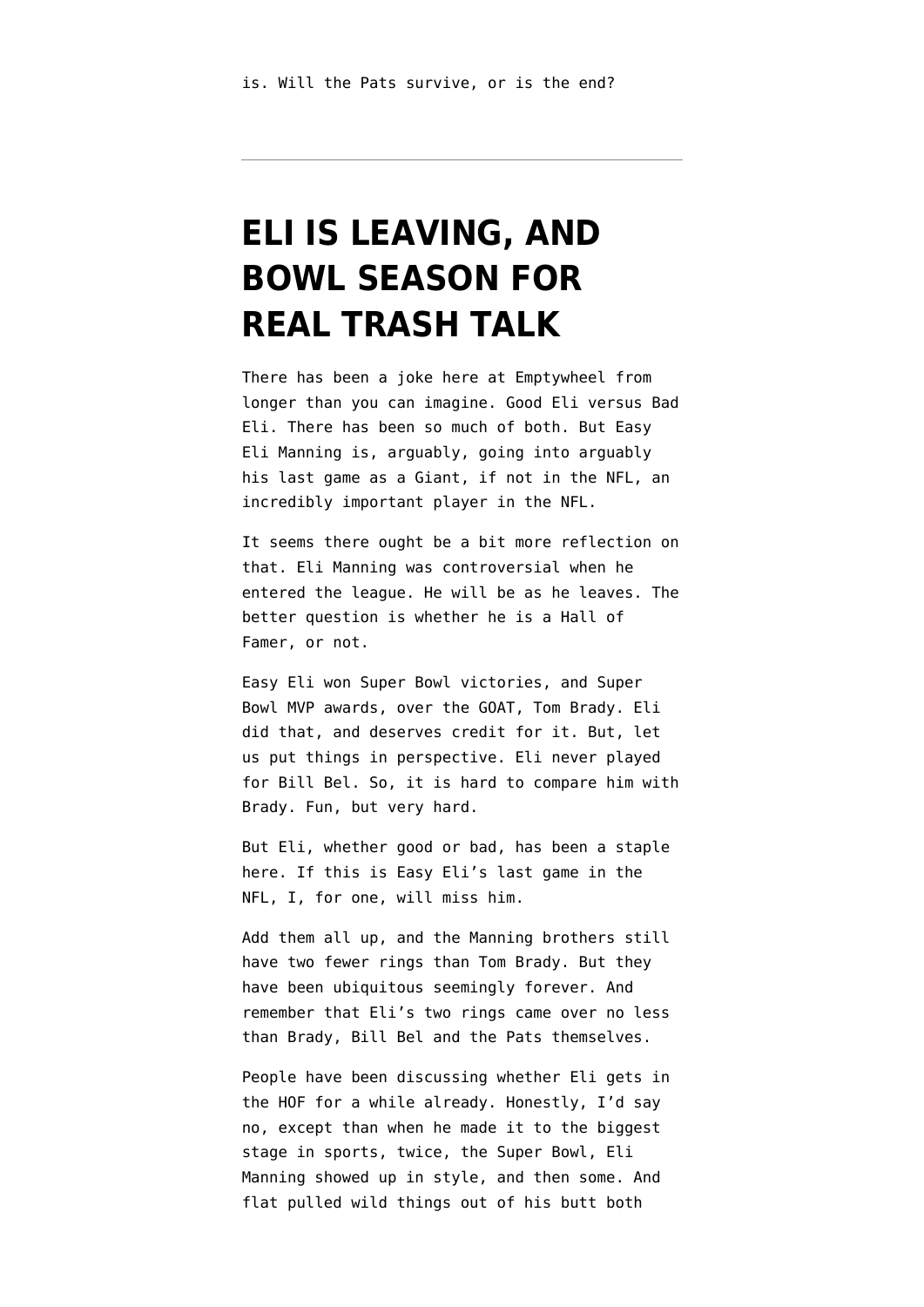times. If it was just once, then it would be hard to make the case. But twice, and the way he did it? I dunno, there is a case to be made there.

Easy Eli may have never been the flashiest QB, not even the flashiest Manning QB, what with Peyton and Archie, but he had himself quite a career. And he did it all with a large dollop of quiet grace. In New York of all places. The time has come for the Giants to move on, but I have a feeling they are about to realize what good fortune and stability they enjoyed with Easy Eli for all those years.

Two titles, 210 straight starts, one Eli: How Manning conquered New York is a great piece from ESPN:

> Eli Manning always drank beer on the team bus. It was a Broadway Joe kind of thing to do, and a fact that might run counter to an image Manning spent absolutely no time crafting. But win, lose or draw, Manning would find someone on the road to buy him a six-pack or 12 pack that he would carry to the back of the bus, on ice, and share with some veterans as they discussed the game on the ride to the airport.

> Even then, Manning's consistency stunned his New York Giants teammates. "It was unbelievable," said Lawrence Tynes, the kicker who won two championships with the quarterback. "He had a guy in every f—ing stadium in the league to get him that beer."

Should Eli Manning make the Hall of Fame? As NFL experts putatively cast their votes, Manning will miss those bus rides as much as he will miss anything else after he dresses Sunday for the final time as a Giant, and likely for the final time as an NFL player. Easy Eli. Say what you will, but the man made 15 years in the hot bed of NYC look, well, …..easy. That is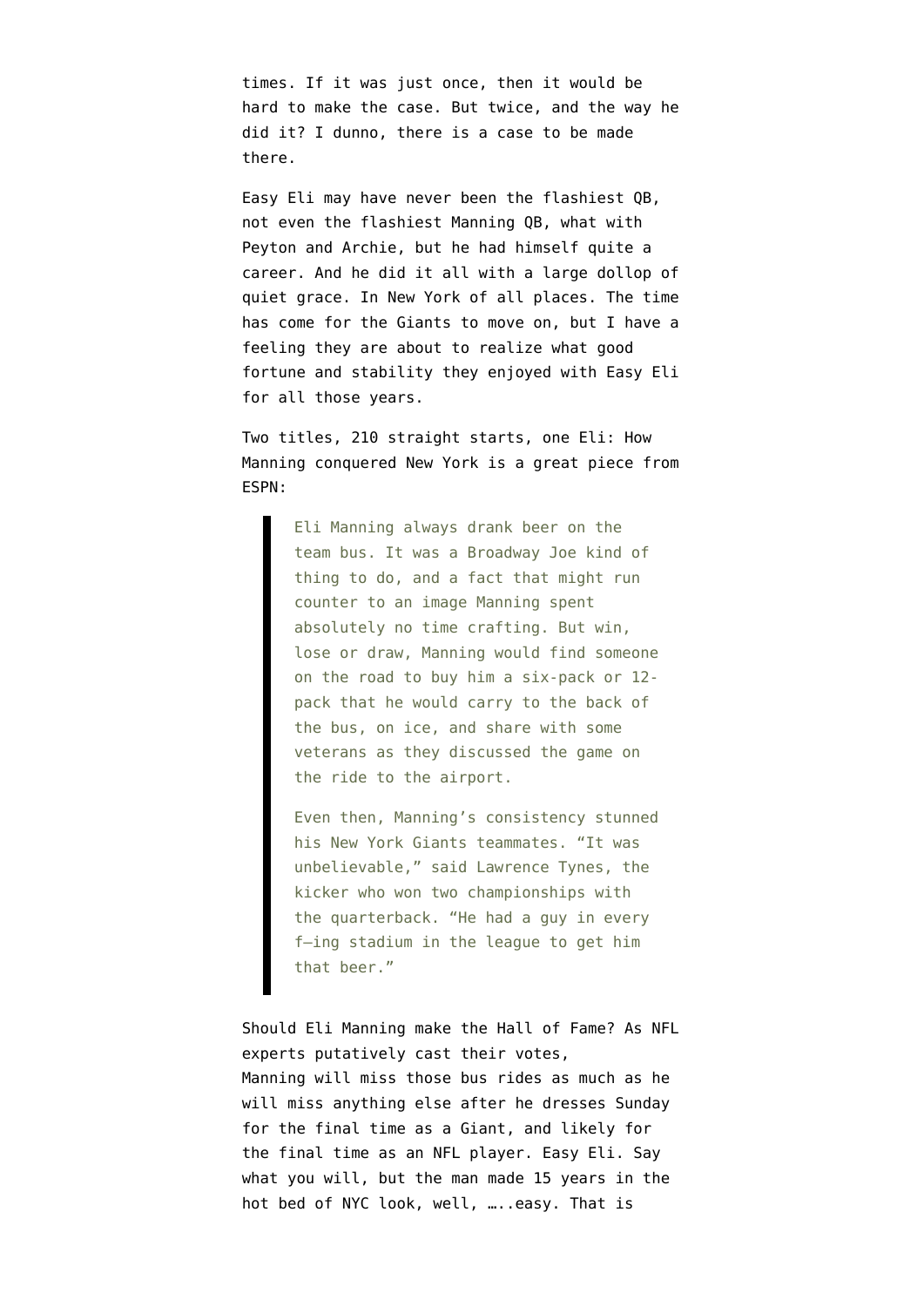something.

He will not miss the constant dissection of his public personality, or lack thereof, and the fascination with what has been a near-perfect marriage between the world's loudest marketplace and a quiet child of the South who spent his career projecting that oblivious vibe he wore as clearly as his jersey No. 10.

Eli is leaving. Adios Easy Eli. He made it easy living when it it was almost impossible to do so.

Ahem, the two BCS games are tonight. There are all kinds of "bowl" games on the last few days, mostly because ESPN demands content. But, tonight, the real deal starts. First, Oklahoma takes on LSU in the Peach Bowl in Hot Lanta. The Boomer Sooners are pretty good. Have a hard time seeing them overcoming the Tiger's defense, much less the offense run by Joe Burrow. And that is not to sell Linc Riley short, he is young, hot on market and really good. Riley has coached the Sooners up, and they are really good.

But the second is right here in Phoenix in the Fiesta Bowl, and that is Clemson versus Ohio State. Thought about going, but it is a seriously long haul from here to the stadium. So, the TV will have to suffice. Both teams are undefeated at 13-0, and it is not easy to say which is greater or lesser. But Clemson is the reigning national champ, and has still gone undefeated so far this year. The Tigers also beat OSU in a similar CFB semi-final game in the Fiesta Bowl in 2016. Think tonight's game will be far closer, but sleep on Clemson at your own risk.

In the Pros, few games are overly exciting. Jets at Buffalo looks boring, but the Jets Jets Jets, once they got Sam Darnold back have been better than you think. I'll still take the Wagon Circlers, but expect a good game. Scribe's Steelers at the Ravens, who are sitting all their key players, is another one to watch. Not sure how far the Stillers can go with Duck Duck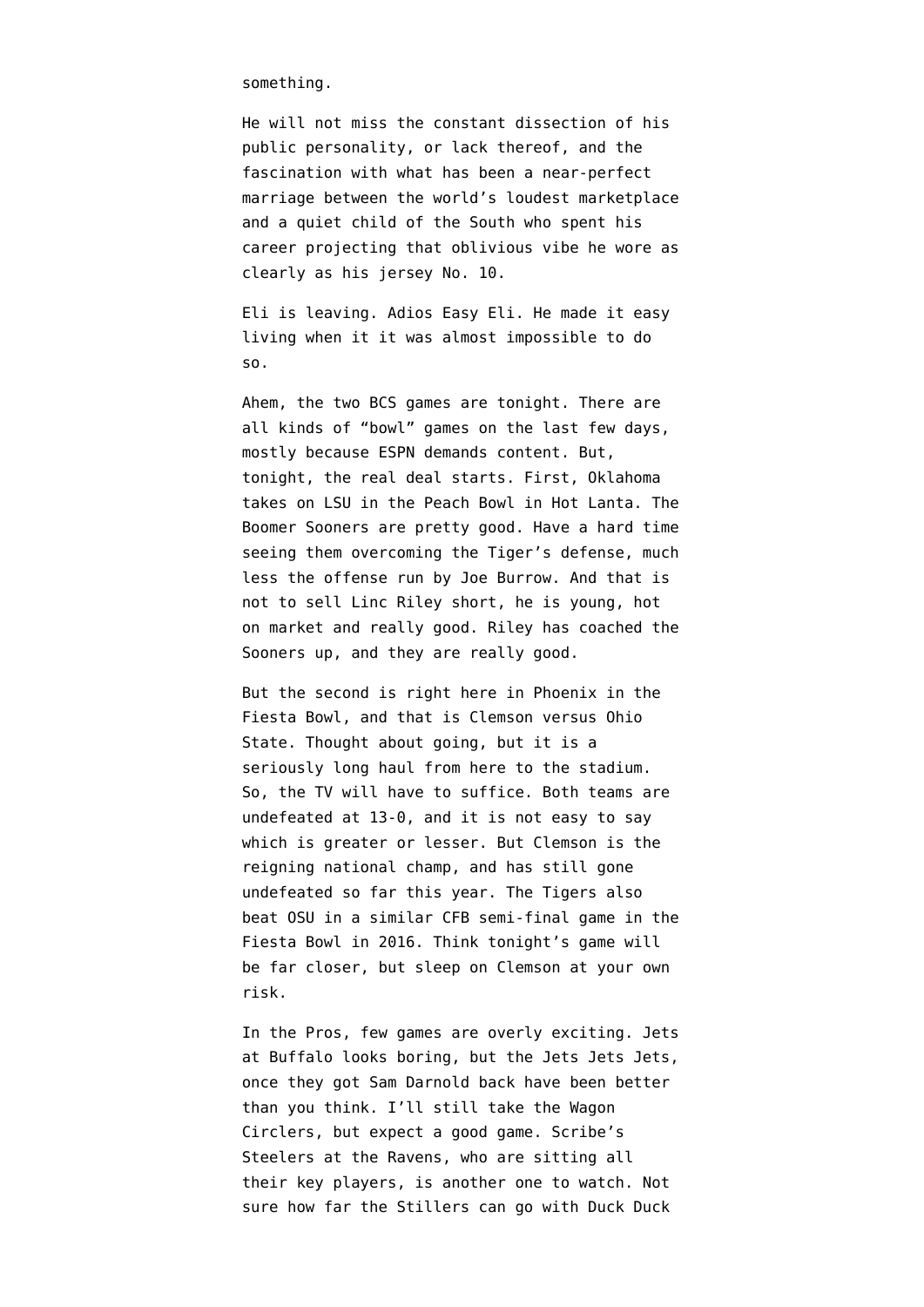Go Hodges, but would very much like to see. Titans at Texans is a huge game. Against better judgment, think BOB, the Texans, and Watson are on a real roll, so there you go. Similarly difficult call, but think the Iggles roll the Giants. The Rams are toast. The Cardinals still playing to show that they have a promising future. Right now, the Rams still have a clearly better team. Does it translate to a win at the end of the season? That is a lot better question, and I have no clue, and thus rate it a curious tossup.

There you go folks. Say goodbye to Easy Eli. And enjoy the college semi-finals and the last week of the NFL.

Happy Holidays, and Happy New year, from all of us here at Emptywheel. We truly truly love you, and thank you.

#### **[YAKETY YAK TRASH](https://www.emptywheel.net/2019/12/21/yakety-yak-trash/)**

A big weekend of NFL football this week, with great games on Saturday, Sunday and Monday night. Soak it in!

### **[THE BLACK HOLE](https://www.emptywheel.net/2019/12/14/the-black-hole/)**

Time is closing on the joy that is the Black Hole in Oakland. The NFL will not be the same without it.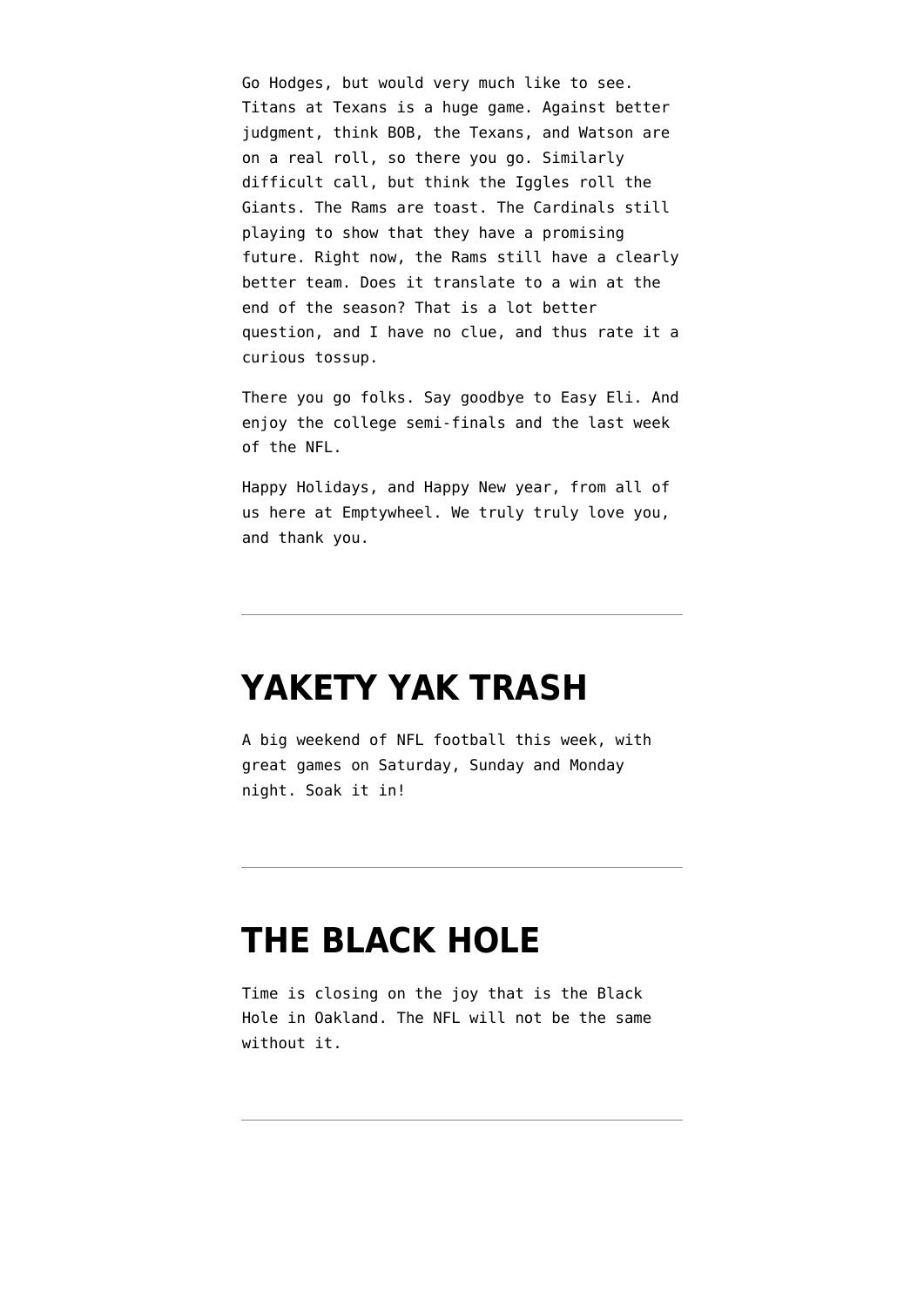# **[NCAA CONFERENCE](https://www.emptywheel.net/2019/12/07/ncaa-conference-championship-weekend-trash-talk/) [CHAMPIONSHIP](https://www.emptywheel.net/2019/12/07/ncaa-conference-championship-weekend-trash-talk/) [WEEKEND TRASH TALK](https://www.emptywheel.net/2019/12/07/ncaa-conference-championship-weekend-trash-talk/)**

In the Pros and Joes discussion, this weekend features the Joes. It is the conference championship weekend, and the final action before the Final Football Four are selected. So, let's start there.

Utah was well on its way to a potential Championship final four appearance for the Pac-12. Nope. The Oregon Quackers made the Utes Duck. Bigly. Oregon undoubtedly goes to the Rose Bowl, and who knows about Utah. Their extremely good defense was shredded by the Ducks. Ouch. There are five more critical games on the schedule today, and Cincinnati and Memphis for the AAC is the lesser of them, though it may well be a fantastic game. It is in Memphis at Liberty Bowl stadium, so I will roll with the Tigers at their home.

With the Utah fail, that means Baylor versus Oklahoma (shoutout to our departed friend Freepatriot, who loved the Sooners), may well mean a final four berth. It is a neutral site. Something smells of a Baylor upset, but the Sooners are now coached by Line Riley as opposed to Bob Stoops, so I don't think so. Sooners. The B1G Championship is played in Lucas Oil Stadium in Indianapolis. Would be a fantastic story if Wisconsin could beat the Bucks, but that is a bad bet. Virginia may get Cavalier and upset Trevor Lawrence and Clemson, but it would be shocking. Clemson and Lawrence started a little slow this year, but are undefeated and are averaging 50 points a game since mid-October.

That leaves the big one, i.e. the SEC championship, played in HotLanta. Georgia, the current numbers 4, versus the Tigers of LSU, the current number 2. Without much question the most anticipated game of the day. Frankly, it is hard to see how Ohio State ever jumped above LSU, in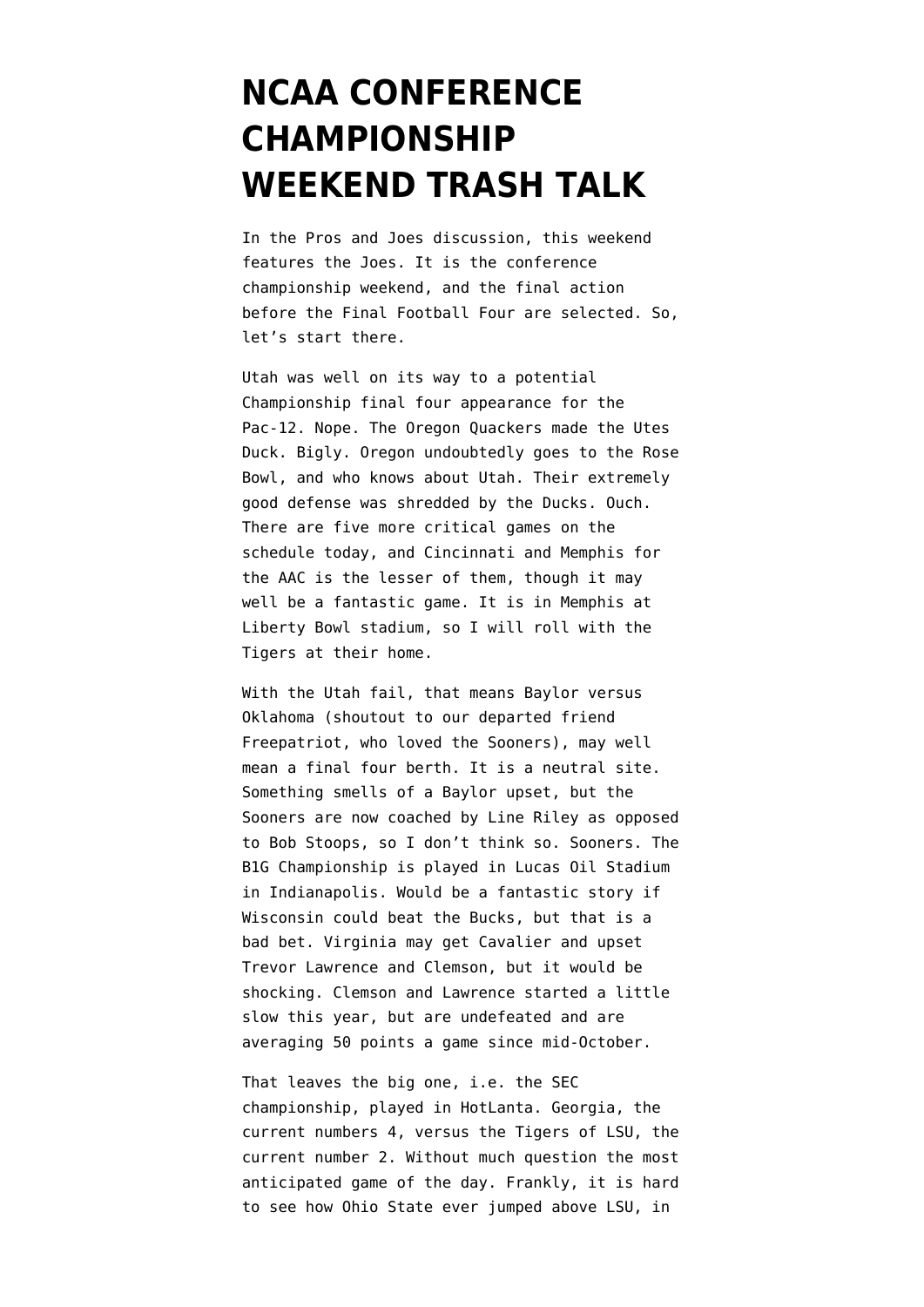fact by the record as of now, it is a joke. LSU has the likely Heisman winner, Joe Burrow, at QB, and he has been lighting people up. Georgia is really good. The defenses are both great, but the offenses, and specifically the QB's will likely determine this. Burrow just looks a lot better than Jake Fromm, I'll take the Bayou Tigers.

So that leaves the Pros. Da Bears already beat the Cowboys, which likely makes Scribe smile wildly. Dallas just does not look good, and Garrett has to be gone at the end of the season. Baltimore is at Buffalo, and the Ravens seem a good bet. But every time people write the Wagon Circlers off this year, they surprise. I'll take Jackson and the Ravens, but don't sleep on the Buffalo defense, they might contain him. Would not be surprised if the Broncos upset the Texans in Houston, but that is also not a good bet. The Steelers are here at the Cardinals. The Cards are improving, but still not that good. Duck Duck should go go against them, even in the Bird's Nest. The Rams are resurgent, and are hosting the Squawks, and that could be a great game.

There are two truly great games. The first is the Chefs of KC visiting Foxborough to see Bill Bel and the boys. Frankly, the Pats offense has looked old and bad lately, and are putting so much pressure on their excellent defense that the D is starting to falter. My bet is that Pat Mahomes engineers more points than Brady, and that is that. The second is Niners at Saints. Both teams are 10-2, and this game is almost certainly for home field in the NFC. Wow, this should be a game! Stars everywhere. Jimmy G is not up to Drew Brees' level yet, but he has established himself as a frontline QB in the NFL, and his tight end, George Kittle is the new Gronk. On offense, the nod has to go to Brees with Michael Thomas and Alvin Kamara. The SF defense, with rookie stud Nick Bosa and veteran Arik Armstead up front, is really good though. The Saints are hosting in the Superdome, and for that reason only, they get the call. Who dat?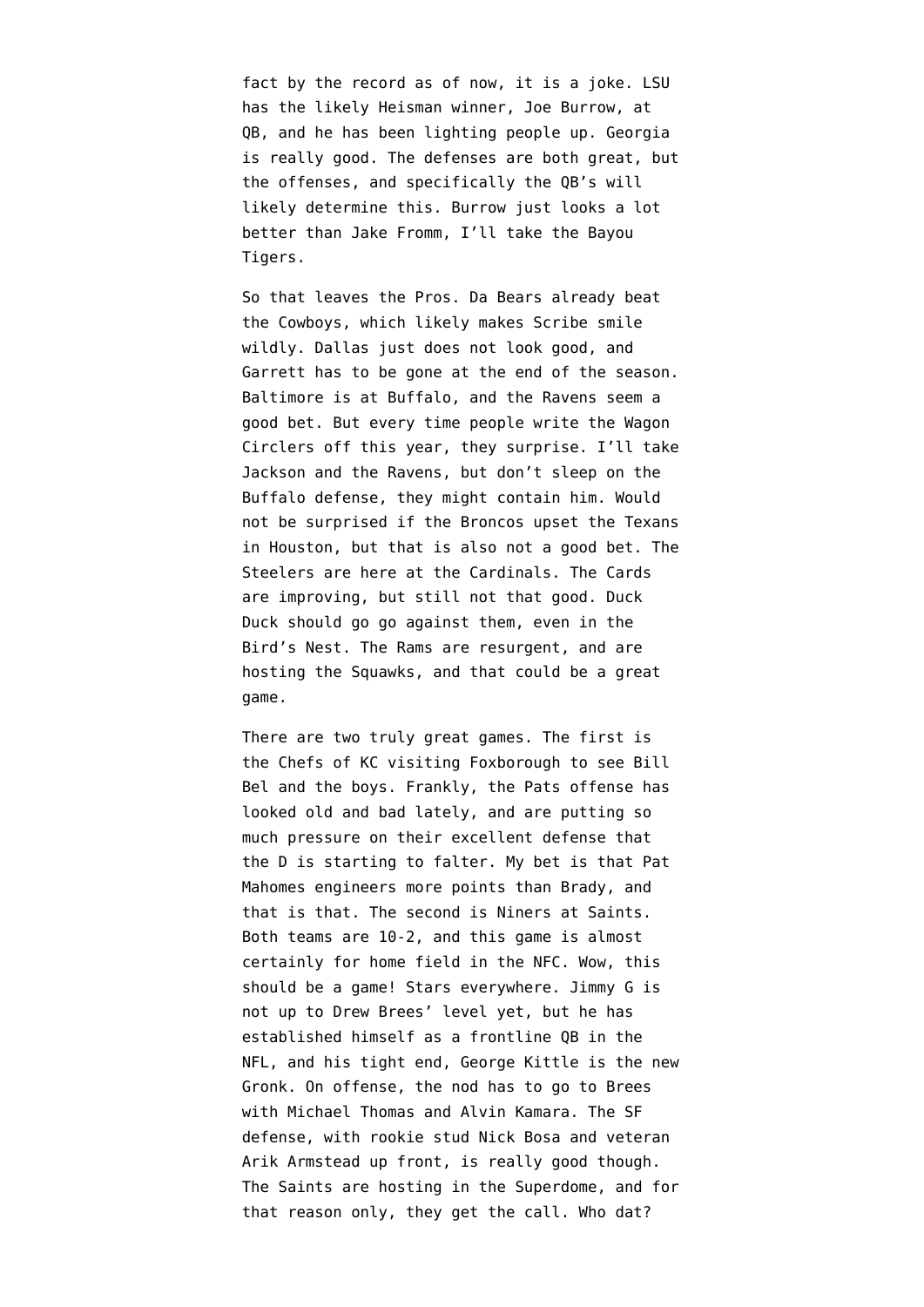Our colleague Peter has suggested [this article](https://www.espn.com/nhl/story/_/id/28227894/judge-orders-miracle-ice-player-mark-pavelich-undergo-treatment) [on ESPN](https://www.espn.com/nhl/story/_/id/28227894/judge-orders-miracle-ice-player-mark-pavelich-undergo-treatment) be discussed. It involves traumatic brain injury, more commonly known as CTE, but this time in hockey players.

> A Minnesota judge on Wednesday ordered that a former member of the "Miracle on Ice" U.S. Olympic team should be committed to a secure treatment facility, saying the hockey star is mentally ill and dangerous.

Mark Pavelich, 61, of Lutsen, was charged with felony assault in August for allegedly beating a friend with a metal pole, breaking several bones. …

According to Cuzzo's order, one psychologist found Pavelich had delusions and paranoia, including a delusion that those closest to him were trying to poison him. Another psychologist found he suffered from a mild neurocognitive disorder due to traumatic brain injury, likely related to repeated head injuries.

Pavelich's family members have said they believe he suffers from CTE, or chronic traumatic encephalopathy, after repeated concussions from his time in the NHL. They said they started seeing changes in him a few years ago and he has refused help.

As sad as this is, it is really important. It is also something that is starting to be covered. One of the ones who has been on this story from the start is Sheila Dingus, who runs a great spot known as [Advocacy For Fairness In Sports](https://advocacyforfairnessinsports.org). Here is some of her writings on the [NHL](https://advocacyforfairnessinsports.org/archive/nhl-concussion-injury-litigation/) [concussion litigation](https://advocacyforfairnessinsports.org/archive/nhl-concussion-injury-litigation/).

Music today by Pink Floyd. Enjoy the weekend folks.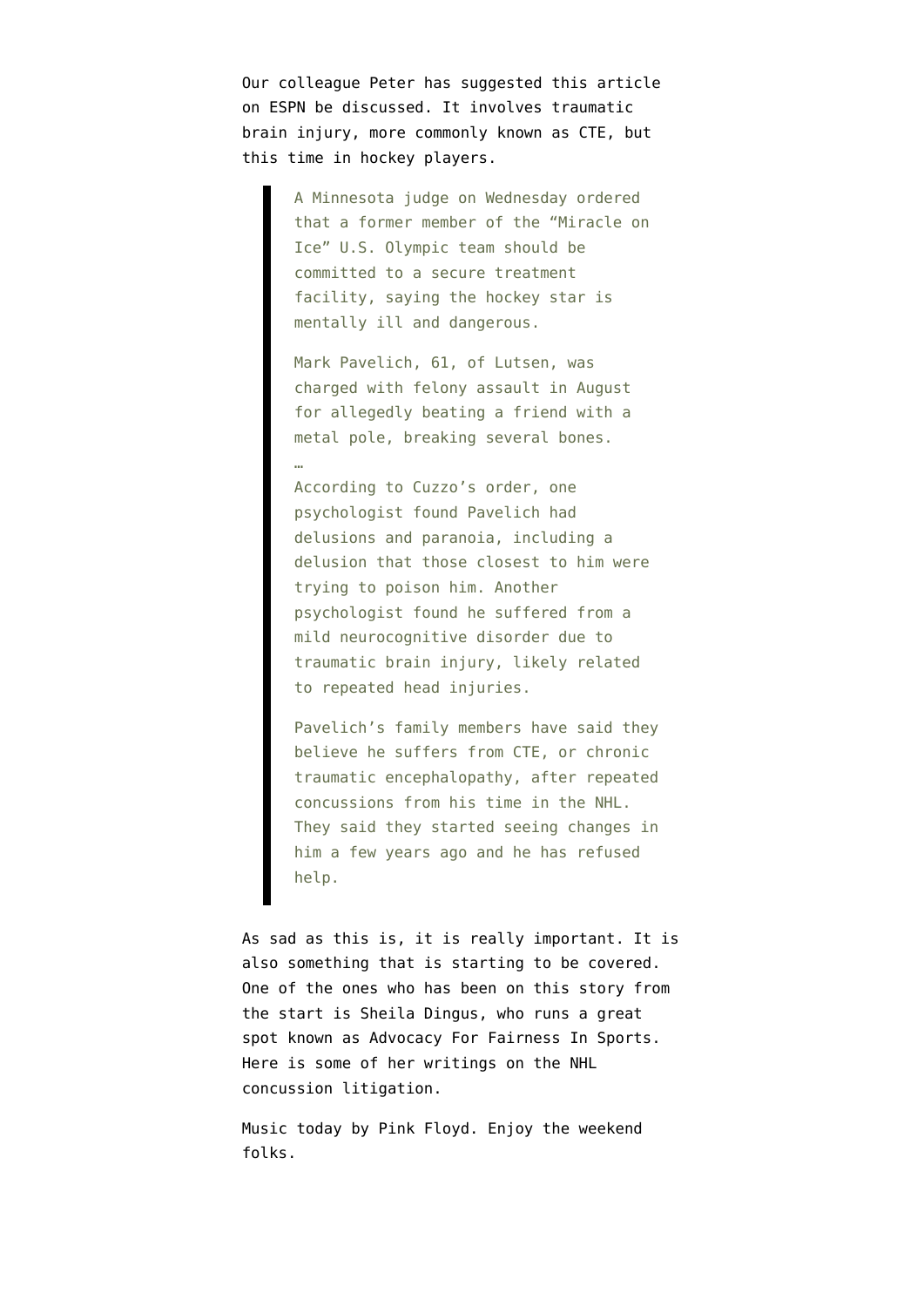### **[TURKEY BOWL TRASH](https://www.emptywheel.net/2019/11/28/turkey-bowl-trash-talk/) [TALK](https://www.emptywheel.net/2019/11/28/turkey-bowl-trash-talk/)**

Think I've recounted this in some previous year, but bmaz the younger and friends used to have a yearly Turkey Bowl football game on Thanksgiving mornings. Always at one or another local high school field. They were theoretically flag games, but the contact was full and real. And the alcohol was flowing because, well, it was necessary to cover the hangover from Thanksgiving Eve. People got hurt. If you left only a little bloodied, it was a very good day. I kind of miss those days, but not that much. The holiday is much less stressful piloting a comfy couch with a fire and big screen TeeVee.

There are three NFL games today. The stinker is, obviously, the Bears at the Lions. The Bears are just miserable and still have to think, every week, about the quarterbacks they didn't take because they took Trubisky. Every week. The Lions have Matt Stafford, who is actually a very good QB who might well have championships if he had spent his career on a better team. But Matt Stafford ain't walking through that door today, he is out. The Kittehs don't even have Jeff Driskel, and will start an undrafted scrub named David Blough. In fairness, the Lions have kept him around all year, and he had a pretty good career at Purdue. There are some pretty good former Purdue QBs over time, think Drew Brees, Bob Griese, Len Dawson etc. All Hall Of Famers, or in Brees' case, soon to be. So the Kittehs have a shot if Blough catches fire, and Detroit might as well let him rip, because they really don't have anything to lose.

Second up is Buffalo at Dallas. Buffalo, at 8-3, has the far better record. Josh Allen is maturing and improving, especially as the Bills have been running their offense up tempo lately, but nobody will mistake him for Jim Kelly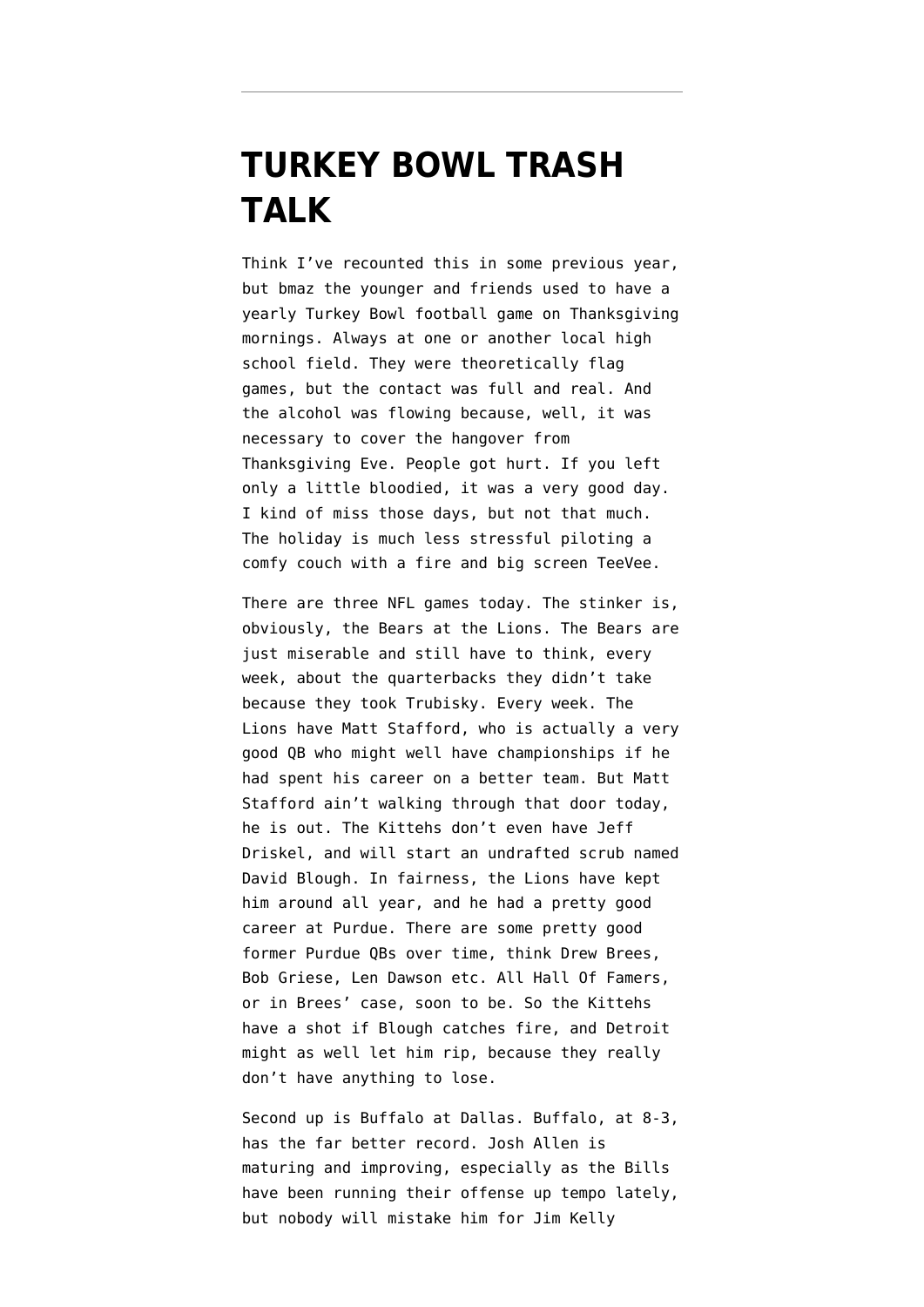anytime soon. Dak Prescott has had himself a year so far, though not against the Pats. Both teams have good defense. I expect the 'Boys will win this, but it will be good to see how the Wagon Circlers play against real competition.

Speaking of Drew Brees, the last course on the menu today is Nawlins at HotLanta. The Falcons have been playing a LOT better of late, and they all need to for their jobs at this point, especially coach Dan Quinn. But I simply cannot see the Saints laying another egg against the Falcons like they did in their last meeting. The Saints, with only two losses are still in contention with the Niners for home field in the NFC. They call him the Brees, and the Saints keep rolling down that road.

Happy Thanksgiving folks. Eat some food, consume some libations, and settle in. And, from all of us here at Emptywheel, thank you. Thank you for being here, thank you for being so smart across the board, and thank you for participating. It is truly what makes us go. By the way, the banner is PuppyQ, aka the White Walker, who is firmly implanted on the bed, and not budging, as I compost this Trash. Music is Carvin' The Bird by the incomparable Charlie Parker.

# **[COWBOYS AND](https://www.emptywheel.net/2019/11/23/cowboys-and-patriots-trash-talk/) [PATRIOTS TRASH TALK](https://www.emptywheel.net/2019/11/23/cowboys-and-patriots-trash-talk/)**

This from the [extremely good Tom Curran](https://www.nbcsports.com/boston/patriots/tom-e-currans-patriots-cowboys-preview) is right:

> The Cowboys have won three of their past four after a three-game losing streak that included a humiliating defeat by the Jets (!!!!!?????). Dak Prescott last week ripped the Lions apart, going 29 of 46 for 444 yards and three touchdowns. It was the third time that Prescott has